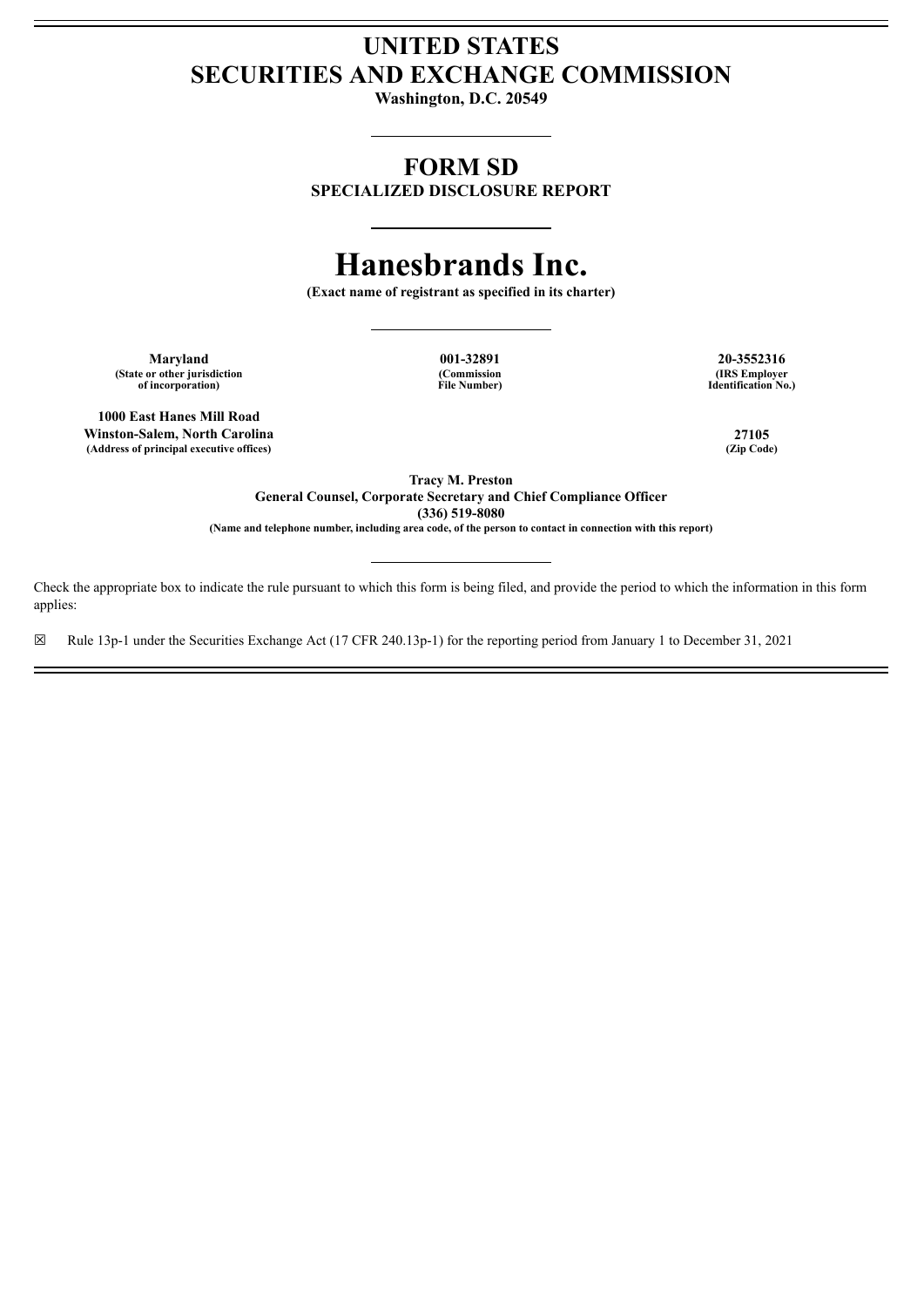#### **Section 1 - Conflict Minerals Disclosure**

#### **Item 1.01 Conflict Minerals Disclosure and Report**

#### Conflict Minerals Disclosure

In accordance with Rule 13p-1 under the Securities Exchange Act of 1934, Hanesbrands Inc. has filed a Conflict Minerals Report for calendar year 2021 as Exhibit 1.01 hereto. The Conflict Minerals Report is also available at *www.HBISustains.com*.

#### **Section 2 - Exhibits**

**Item 2.01 Exhibits**

Exhibit 1.01 Conflict [Minerals](#page-3-0) Report as required by Items 1.01 and 1.02 of this Form.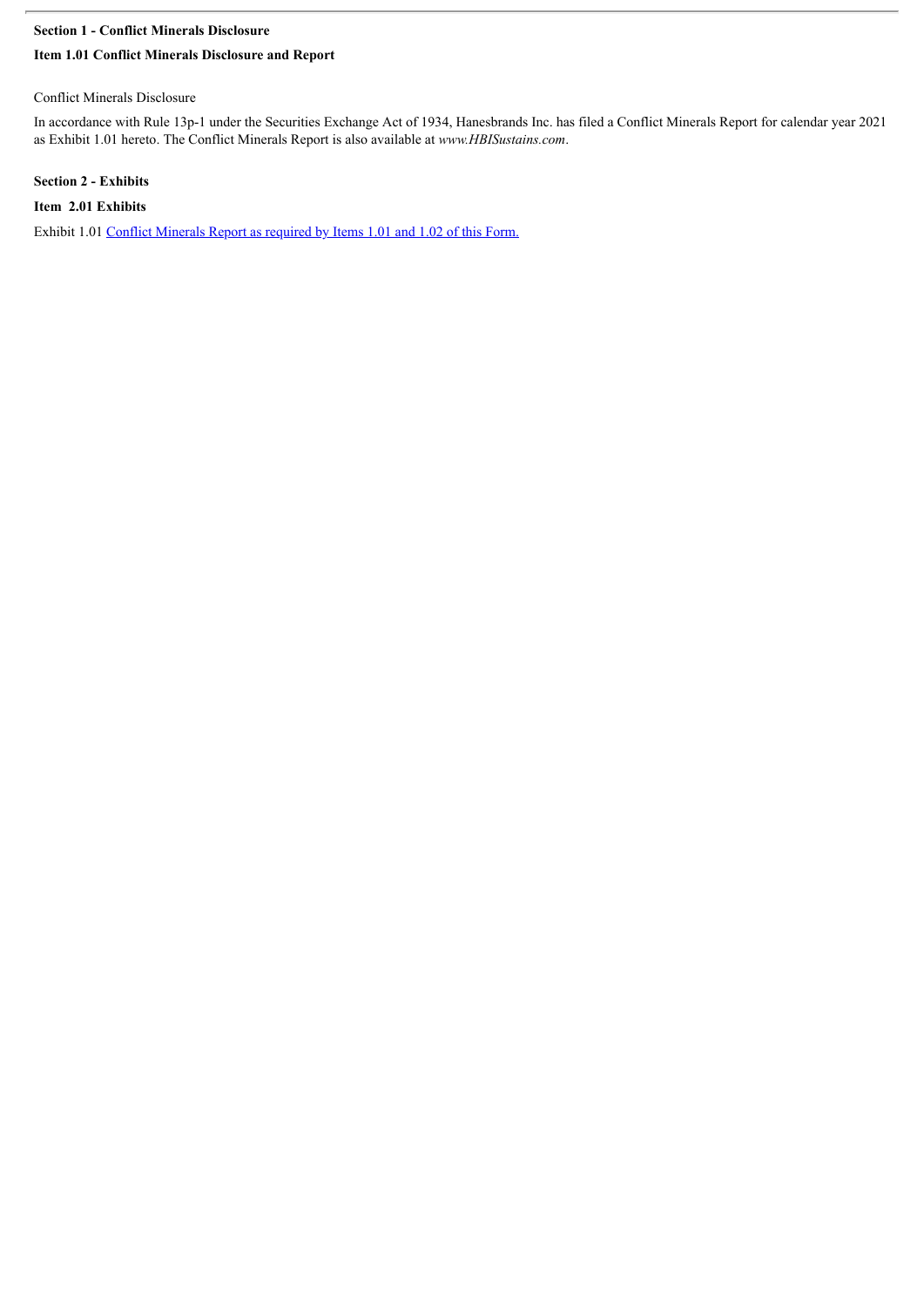Pursuant to the requirements of the Securities Exchange Act of 1934, the registrant has duly caused this report to be signed on its behalf by the undersigned hereunto duly authorized.

#### **HANESBRANDS INC.**

Date: May 17, 2022 By: /s/ Tracy M. Preston

Name: Tracy M. Preston<br>Title: General Counsel, General Counsel, Corporate Secretary and Chief Compliance **Officer**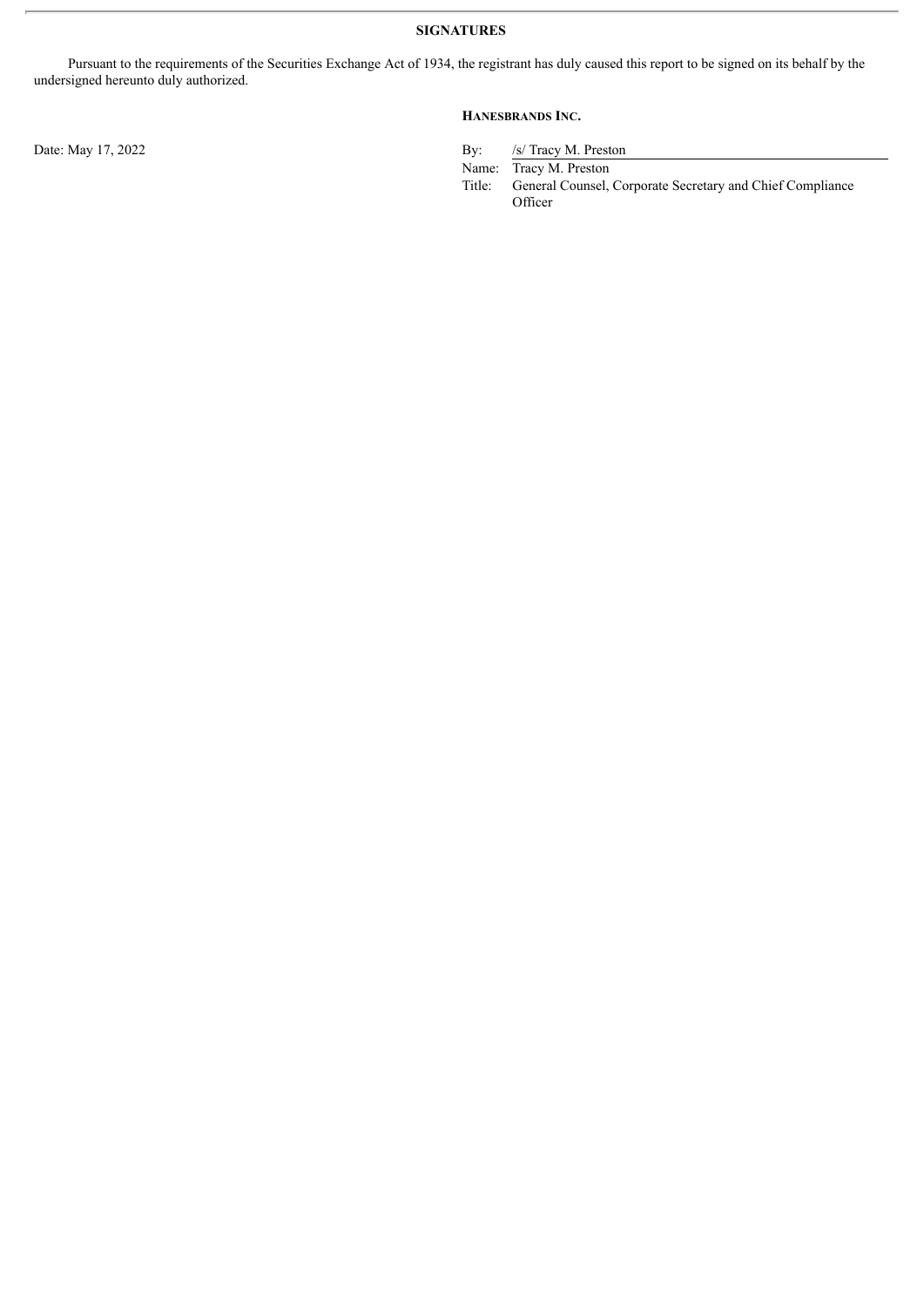## **HANES** Brands Inc

#### **Conflict Minerals Report for Calendar Year 2021 Pursuant to Rule 13p-1 under the Securities Exchange Act of 1934**

#### <span id="page-3-0"></span>**1. Introduction**

Hanesbrands Inc. ("HanesBrands," "we," "us," "our," or the "Company") is a socially responsible manufacturer and marketer of leading everyday basic apparel under some of the world's strongest apparel brands. We manufacture and contract to manufacture certain products that may contain columbitetantalite (coltan), cassiterite, gold, wolframite, or their derivatives, such as tantalum, tin, and tungsten (collectively, "conflict minerals"). For example, tin or tin derivatives are found in zippers, hooks, fasteners, grommets, bra underwires, and other metal components. We are committed to sourcing materials from companies that share our values regarding human rights, ethics, and environmental responsibility, and we seek to avoid the use of conflict minerals which directly or indirectly finance or benefit armed groups in the Democratic Republic of the Congo (the "DRC") or adjoining countries.

Section 1502 of the Dodd-Frank Wall Street Reform and Consumer Protection Act and Rule 13p-1 under the Securities Exchange Act of 1934 ("Rule 13p-1") require public companies, including HanesBrands, to provide certain disclosures about conflict minerals that are necessary to the functionality or production of a product manufactured (or contracted to be manufactured) by the company. This Conflict Minerals Report describes the measures we have taken to exercise due diligence on the source and chain of custody of the conflict minerals contained in our products manufactured during the 2021 calendar year (the "Reporting Period"). Therefore, in connection with this Conflict Minerals Report, the term "Completed Products" refers to products that we manufactured or contracted to be manufactured during the Reporting Period.

#### **2. Reasonable Country of Origin Inquiry**

Our conflict minerals due diligence process began with a reasonable country of origin inquiry ("RCOI") for all conflict minerals known to be contained in our Completed Products. To implement the RCOI, the companies that provide relevant parts, materials, and finished goods directly to HanesBrands and our licensees (collectively, our "suppliers") were engaged to collect information regarding the presence and sourcing of conflict minerals used in those products**.** Information was collected, stored, and evaluated largely using an online platform provided by a third party vendor, Source Intelligence.

Our supplier engagement included the following steps:

- An introductory email was sent by HanesBrands to all suppliers describing our Conflict Minerals Compliance Program and requesting information concerning the presence of conflict minerals in the supplier's products.
- Following that introductory email, Source Intelligence sent a subsequent email to suppliers containing registration information and a survey request link for the online data collection platform.
- Up to five additional reminder emails were sent by HanesBrands and Source Intelligence to any non-responsive supplier from whom we requested survey completion.
- Suppliers who remained non-responsive to email reminders were contacted by telephone and offered assistance. This assistance included, but was not limited to, providing further information about our Conflict Minerals Compliance Program, explaining why the information was being collected, explaining how the information would be used, and clarifying how the needed information could be provided.
- If, after these efforts, a given supplier still did not provide the information requested, an escalation process was initiated. The escalation process consisted of direct outreach to these suppliers by HanesBrands employees requesting their participation in our Conflict Minerals Compliance Program.
- In recognition that the information requested can take time to collect and aggregate, suppliers were given a final deadline of March 31, 2022 to provide information about the metal components present in their supply chains for the Reporting Period.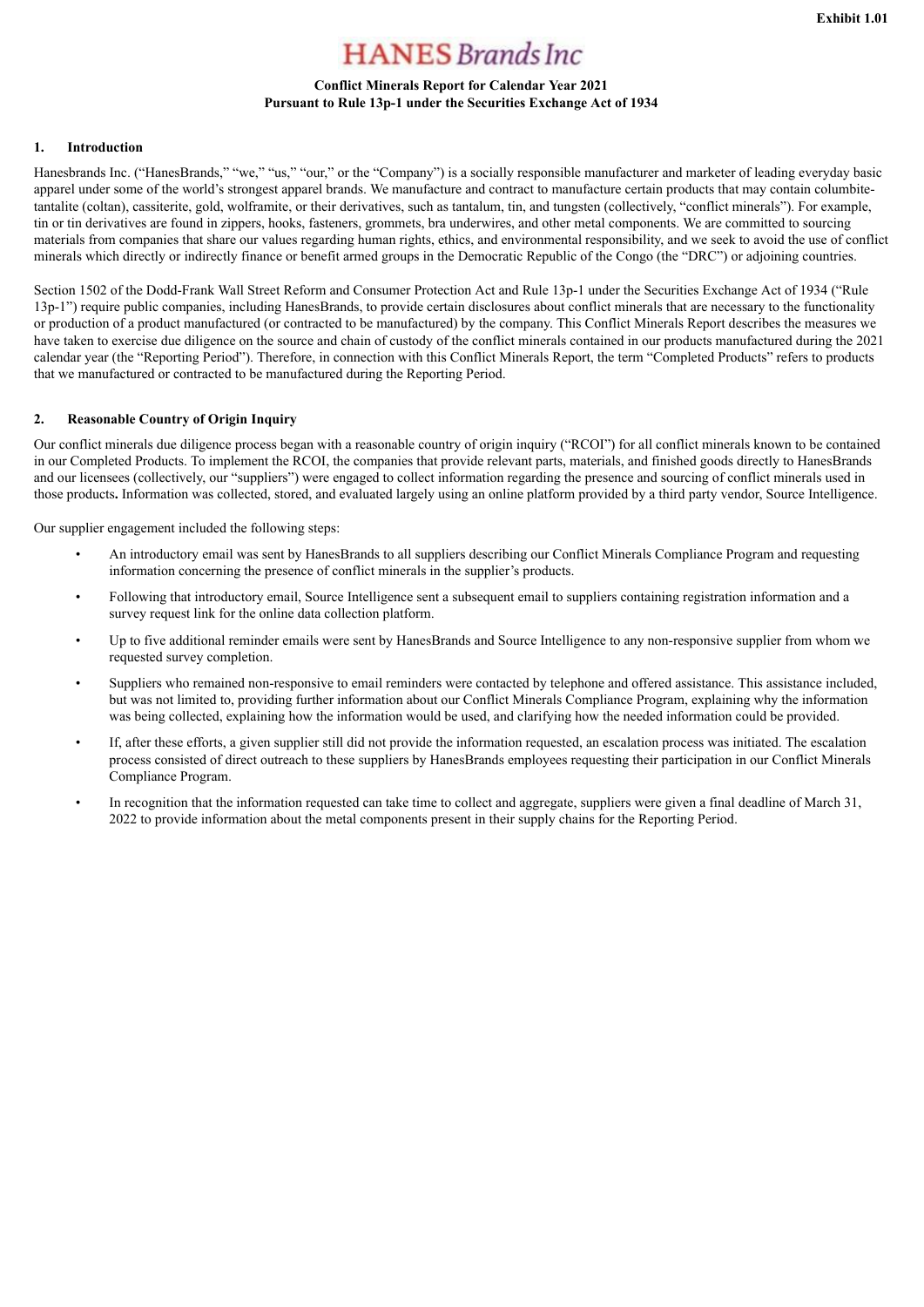The RCOI utilized the Conflict Minerals Reporting Template (the "CMRT") developed by the Conflict Free Sourcing Initiative (the "CFSI") for data collection. Source Intelligence assisted in evaluating supplier responses for plausibility, consistency and gaps, both in terms of information on the products that were stated to contain or not contain necessary conflict minerals and information on the origin of those conflict minerals. Additional supplier contacts were conducted by Source Intelligence to address various issues including implausible statements regarding the presence of conflict minerals, incomplete data on CMRTs, responses that did not identify smelters or refiners ("SORs"), and responses that indicated sourcing location without complete supporting information from the supply chain.

A total of 193 suppliers were contacted as part of our RCOI process. The response rate among these suppliers was 100%.

Based on the results of our RCOI, which indicated that one or more of our product components contained conflict minerals that may have originated in the DRC or an adjoining country, we exercised continued due diligence on the source and chain of custody of those conflict minerals as further described below.

#### **3. Conflict Minerals Due Diligence**

Our conflict minerals due diligence process is based on the Organization for Economic Cooperation and Development's Due Diligence Guidance for Responsible Supply Chains of Minerals from Conflict-Affected and High-Risk Areas (the "OECD Guidance"). It is important to note that the OECD Guidance was written for both "upstream" companies (those between the mine and the SORs) and "downstream" companies (those entities between the SORs and the retailer/consumer). Because HanesBrands is a downstream company in the supply chain, our due diligence practices were tailored accordingly.

Our due diligence measures included the following:

#### *Establishing Strong Company Management Systems*

- We have adopted a Conflict Minerals Policy, which details the standards by which our supply chain due diligence will be conducted. Our Conflict Minerals Policy is publicly available at *www.HBISustains.com*.
- We maintain an internal team in our Corporate Social Responsibility group to support the appropriate supply chain due diligence.
- We have established a system of controls and transparency over our mineral supply chain through our work with Source Intelligence.
- We have implemented internal measures to strengthen our engagement with suppliers on these issues, including incorporating our Conflict Minerals Policy into contracts and/or agreements with relevant suppliers.

#### *Identifying and Assessing Risk in Our Supply Chain*

• Through our work with Source Intelligence, we engage with the SORs to obtain mine of origin information and to assess whether those SORs have carried out reasonable due diligence regarding their use of minerals from conflict-affected and high-risk areas.

#### *Designing and Implementing a Strategy to Respond to Supply Chain Risks*

- We report risk management findings to senior management.
- With the help of Source Intelligence, we are refining our risk management plans to assist us in evaluating supplier relationships and avoiding the use of conflict minerals which directly or indirectly finance or benefit armed groups in the DRC or adjoining countries.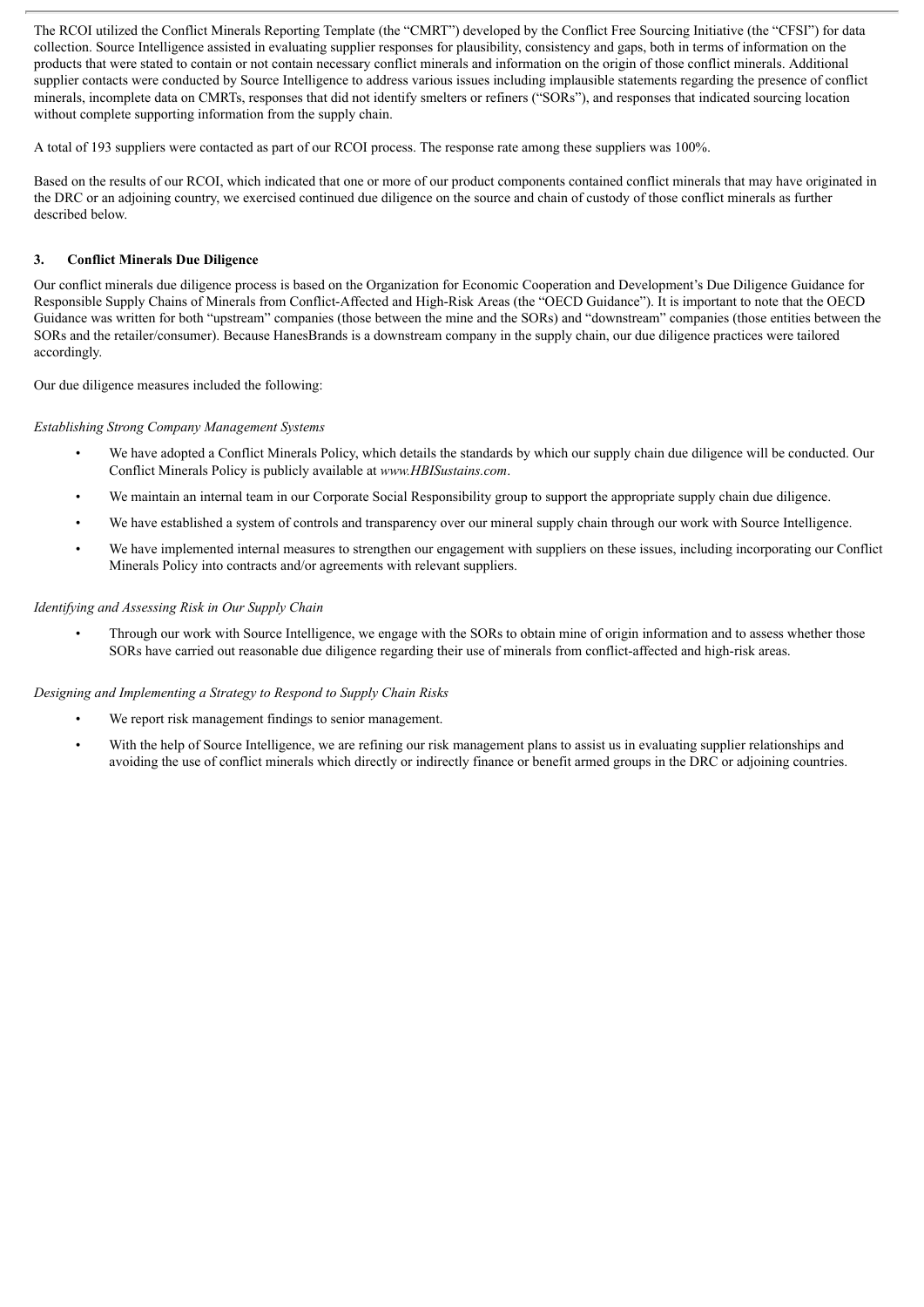#### *Carrying out Independent Third-Party Audits of Supply Chain Due Diligence*

• Companies at identified points in the supply chain will, as appropriate and required, have their due diligence practices audited by independent third parties.

#### *Reporting on Supply Chain Due Diligence*

We report annually on our supply chain due diligence efforts, including posting our most recent Form SD and Conflict Minerals Report at *www.HBISustains.com*.

#### **4. Smelters or Refiners and Country of Origin of Conflict Minerals**

We requested that our suppliers use the CMRT to identify the SORs used to produce any conflict minerals in their products and to identify the country of origin of the minerals. For those SORs that are known or thought to be sourcing from the DRC or an adjoining country, additional investigation was conducted by Source Intelligence to determine the source and chain of custody of the conflict minerals. Source Intelligence relied on the following internationally accepted audit standards to determine which SORs are considered to be "DRC conflict free": the Responsible Minerals Assurance Process (RMAP), the London Bullion Market Association Good Delivery Program, and the Responsible Jewellery Council Chain of Custody Certification. In addition, Source Intelligence is an official vendor member of the Responsible Minerals Initiative (RMI), which further facilitates the exchange of supply chain data and technical information in connection with our continuing efforts for global ethical sourcing of materials. If the SOR was not certified by these internationally recognized standards, Source Intelligence attempted to contact the SOR to gain more information about its sourcing practices, including countries of origin and transfer, as well as whether there were any internal due diligence procedures in place or other processes the SOR takes to track the chain of custody of its mineral ores. Source Intelligence considered whether the SOR had a documented, effective and communicated conflict free sourcing policy, an accounting system to support a mass balance of materials processed, and traceability documentation. Internet research was also performed to determine whether there were any outside sources of information regarding the SOR's sourcing practices. As many as three contact attempts were made by Source Intelligence to these SORs to gather information on mine, country of origin, and sourcing practices.

Based on these responses, we were able to verify the SORs listed in Appendix A to this Conflict Minerals Report were used to produce conflict minerals in certain of our suppliers' products that may have been provided to HanesBrands. It should be noted that in many cases, the summarized SOR information provided to us by our suppliers was produced at a company or divisional level based on all of their products as a whole, rather than being limited to the specific products supplied to HanesBrands. As a result, we are unable to determine whether all of the SORs listed in Appendix A were actually in our supply chain and our products during the Reporting Period. That said, each of the SORs listed in Appendix A has received a "conflictfree" designation from an independent third party audit program as of April 14, 2022.

#### **5. Ongoing Efforts**

We evaluate our suppliers' continued compliance with our Conflict Minerals Policy and seek to mitigate the risk that the conflict minerals contained in our products benefit armed groups in the DRC or adjoining countries. With the assistance of Source Intelligence, as appropriate, our ongoing supply chain due diligence efforts include the following measures:

- Assessing the presence of conflict minerals in our supply chain;
- Clearly communicating expectations to our suppliers with regard to supplier performance, transparency, and sourcing;
- Comparing RCOI results to information collected through independent conflict free smelter validation programs; and
- Contacting smelters identified as a result of the RCOI process and requesting their participation in obtaining a "conflict free" designation from an industry program.